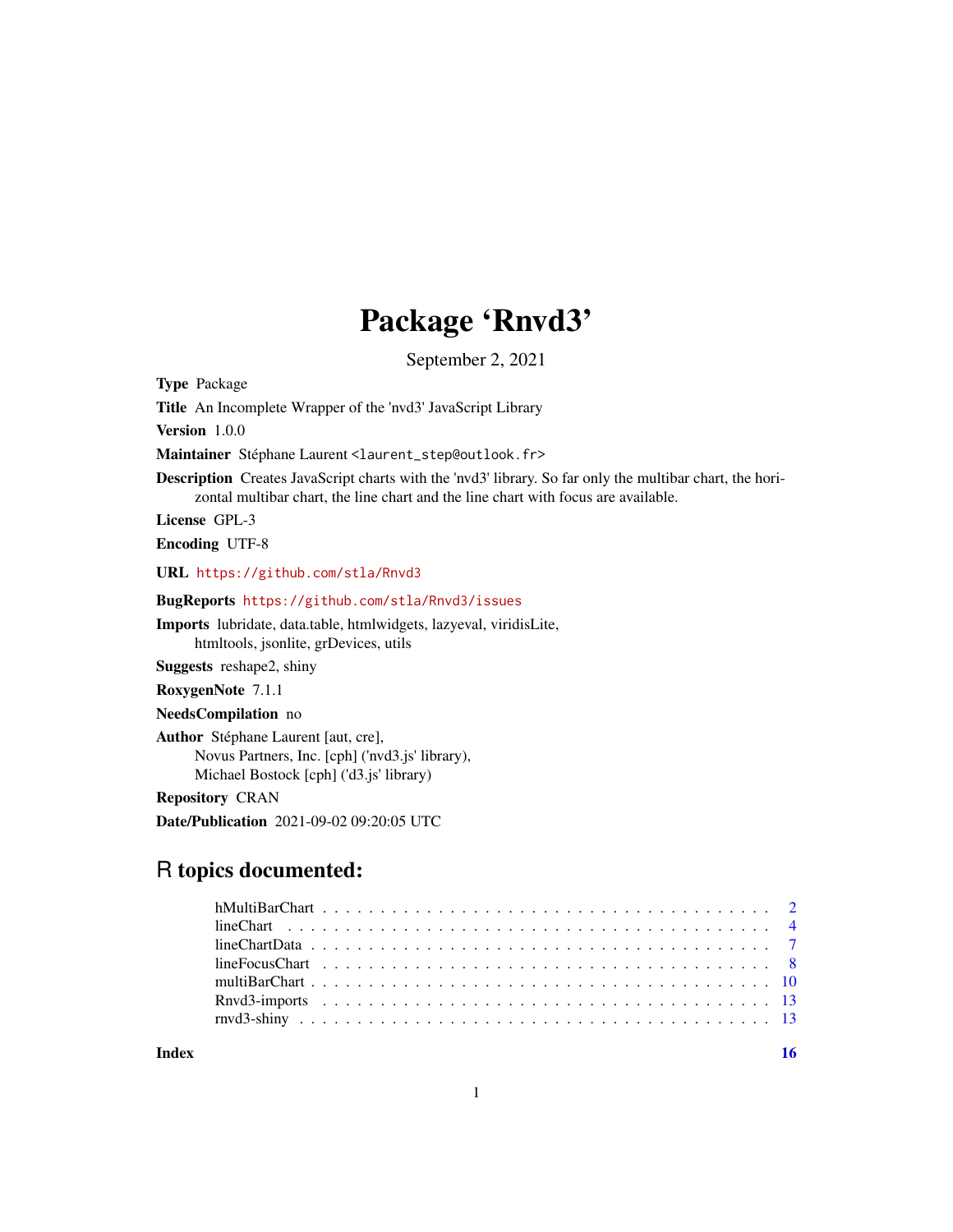#### <span id="page-1-0"></span>Description

HTMLwidget displaying a horizontal multibar chart.

#### Usage

```
hMultiBarChart(
  data,
  formula,
  by,
  palette = "viridis",
 xAxisTitle = NULL,
  yAxisTitle = NULL,
 margins = list(b = 100, 1 = 100),
  duration = 1300,
  groupSpacing = 0.1,
  xAxisTitleDistance = 25,
  yAxisTitleDistance = -5,
 yAxisShowMaxMin = FALSE,
 yAxisTickFormat = ".0f",
  nticks = 5,
  xLabelsFontSize = "1rem",
  yLabelsFontSize = "1rem",
  showValues = FALSE,
  tooltipFormatters = list(value = NULL, header = NULL, key = NULL),
  tooltipTransitions = TRUE,
  tooltipShadow = TRUE,
 width = "100%",
  height = NULL,elementId = NULL\mathcal{L}
```

| data       | data frame containing the data used for the chart                                                                                                                                                                                                                                                     |
|------------|-------------------------------------------------------------------------------------------------------------------------------------------------------------------------------------------------------------------------------------------------------------------------------------------------------|
| formula    | a two-sided formula like $y \sim x$ , where "x" and "y" are two column names of<br>data                                                                                                                                                                                                               |
| by         | string, the "by" variable; must be a column name of data                                                                                                                                                                                                                                              |
| palette    | this can be either the name of a viridis color palette, e.g. "viridis", "cividis"<br>or "turbo" (see viridis), or a vector of colors, or a function that takes an<br>integer argument (the required number of colors) and returns a character vector<br>of colors (e.g. you can use colorRampPalette) |
| xAxisTitle | a title for the x-axis; if NULL, the title is taken from the formula argument                                                                                                                                                                                                                         |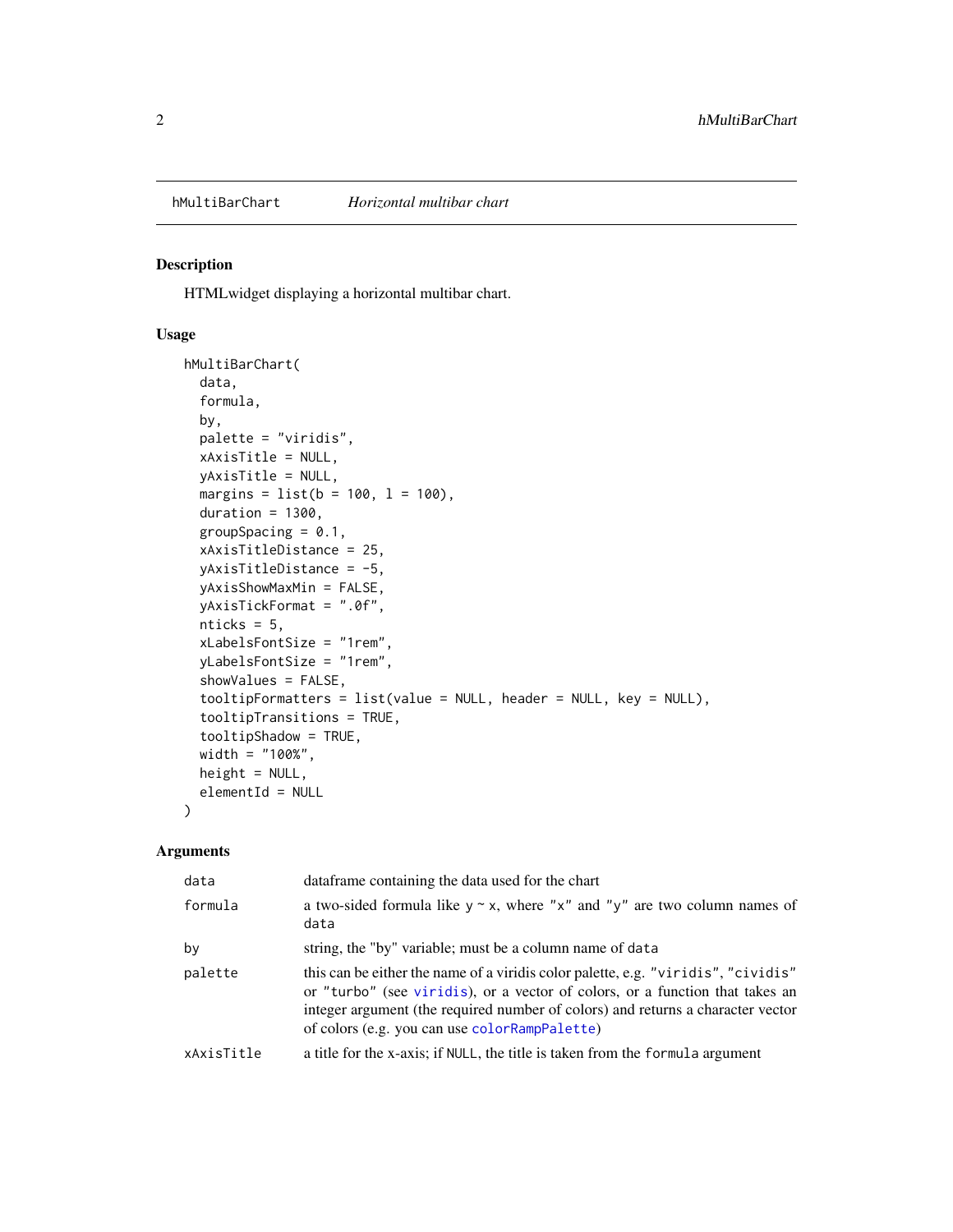#### <span id="page-2-0"></span>hMultiBarChart 3

| yAxisTitle         | a title for the y-axis; if NULL, the title is taken from the formula argument                                                                                                                                |
|--------------------|--------------------------------------------------------------------------------------------------------------------------------------------------------------------------------------------------------------|
| margins            | a named list defining the margins, with names "t", "r", "b" and "l", for "top",<br>"right", "bottom" and "left" respectively; you can specify only certain margins<br>in the list to change just those parts |
| duration           | duration of the transition, a number of milliseconds                                                                                                                                                         |
| groupSpacing       | a number, controls the distance between groups of bars                                                                                                                                                       |
| xAxisTitleDistance |                                                                                                                                                                                                              |
|                    | a number, controls the distance between the x-axis and its title                                                                                                                                             |
| yAxisTitleDistance |                                                                                                                                                                                                              |
|                    | a number, controls the distance between the y-axis and its title                                                                                                                                             |
| yAxisShowMaxMin    |                                                                                                                                                                                                              |
|                    | Boolean, whether to show the min and the max on the y-axis                                                                                                                                                   |
| yAxisTickFormat    |                                                                                                                                                                                                              |
|                    | a d3 formatting string for the y-axis; see d3.format                                                                                                                                                         |
| nticks             | integer, the number of ticks on the y-axis                                                                                                                                                                   |
| xLabelsFontSize    |                                                                                                                                                                                                              |
|                    | a CSS measure, the font size of the labels on the x-axis                                                                                                                                                     |
| yLabelsFontSize    |                                                                                                                                                                                                              |
|                    | a CSS measure, the font size of the labels on the y-axis                                                                                                                                                     |
| showValues         | Boolean, whether to show the values next to the bars                                                                                                                                                         |
| tooltipFormatters  |                                                                                                                                                                                                              |
|                    | formatters for the tooltip; each formatter must be NULL for the default format-<br>ting, otherwise a JavaScript function created with JS; there are three possible<br>formatters (see the example):          |
|                    | value formatter for the y-value displayed in the tooltip                                                                                                                                                     |
|                    | header formatter for the tooltip header (this is the x-value)                                                                                                                                                |
|                    | key formatter for the value of the 'by' variable                                                                                                                                                             |
| tooltipTransitions |                                                                                                                                                                                                              |
|                    | Boolean, whether to style the tooltip with a fade effect                                                                                                                                                     |
| tooltipShadow      | Boolean, whether to style the tooltip with a shadow                                                                                                                                                          |
| width              | width of the chart container, must be a valid CSS measure                                                                                                                                                    |
| height             | height of the chart container, must be a valid CSS measure                                                                                                                                                   |
| elementId          | an id for the chart container; commonly useless                                                                                                                                                              |

#### Value

A htmlwidget displaying a grouped/stacked bar chart.

```
library(Rnvd3)
dat <- aggregate(breaks ~ wool + tension, data = warpbreaks, mean)
levels(dat[["tension"]]) <- c("Low", "Medium", "High")
```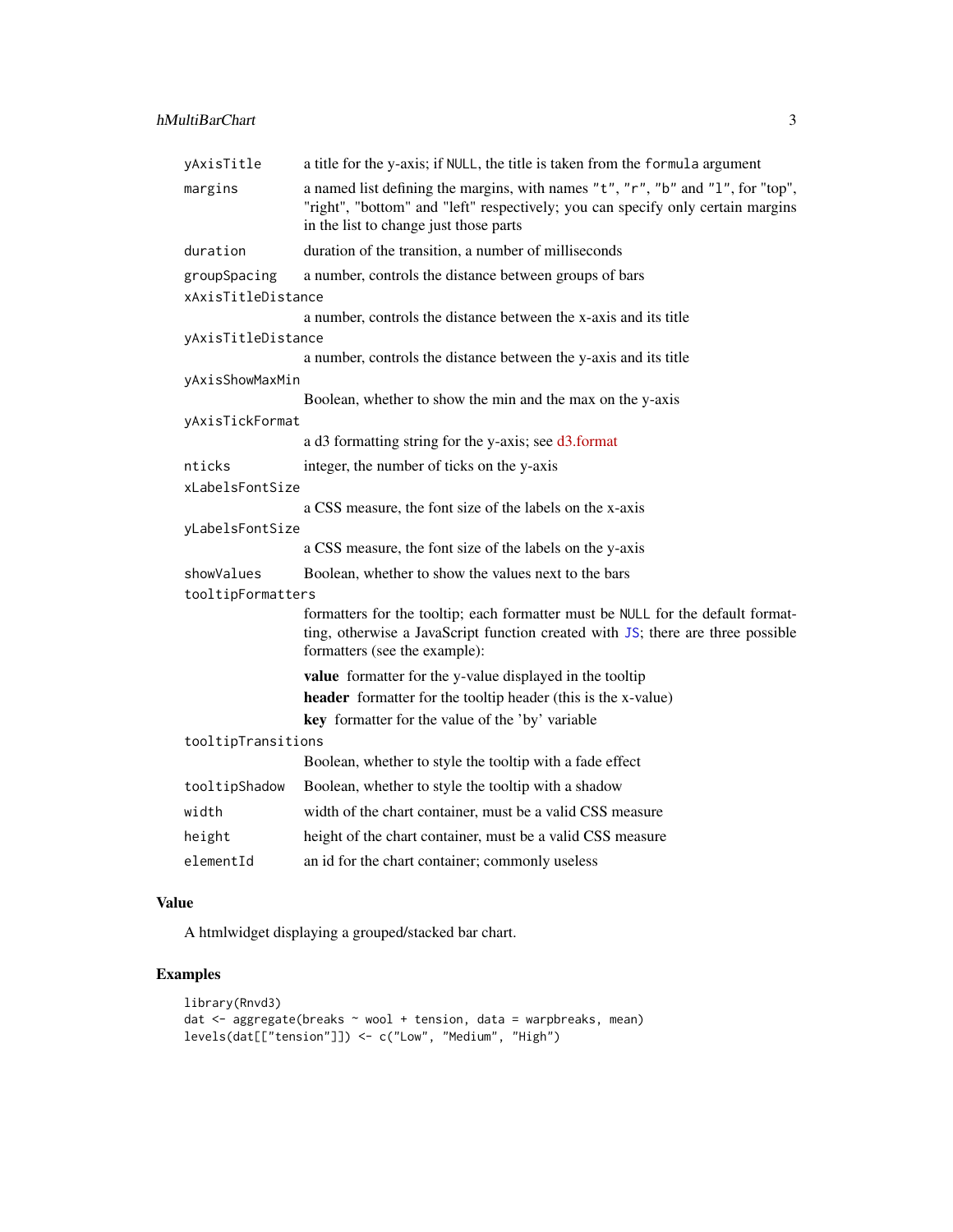```
hMultiBarChart(
  dat, breaks ~ wool, "tension", yAxisShowMaxMin = TRUE,
  yAxisTitle = "Mean of breaks", yAxisTickFormat = ".01f"
\lambda# the axis titles are small, let's make them bigger
library(htmltools)
CSS < - HTML(".nvd3 .nv-axis.nv-x text.nv-axislabel,
   .nvd3 .nv-axis.nv-y text.nv-axislabel {
     font-size: 1rem;
  }"
)
prependContent(
 hMultiBarChart(
    dat, breaks ~ wool, "tension", yAxisShowMaxMin = TRUE,
    yAxisTitle = "Mean of breaks", yAxisTickFormat = ".01f"
  ),
  tags$style(CSS)
\lambda
```
<span id="page-3-1"></span>lineChart *Line chart*

#### **Description**

Create a HTML widget displaying a line chart.

#### Usage

```
lineChart(
  data,
  xAxisTitle = "x",
 yAxisTitle = "y",
 margins = list(1 = 90),
  duration = 500,
  useInteractiveGuideline = TRUE,
  xAxisTickFormat = ".0f",
  yAxisTickFormat = ".02f",
  xLabelsFontSize = "0.75rem",
  yLabelsFontSize = "0.75rem",
  legendPosition = "top",
  interpolate = "linear",
  xRange = NULL,yRange = NULL,
  rightAlignYaxis = FALSE,
  tooltipFormatters = list(value = NULL, header = NULL, key = NULL),
  tooltipTransitions = TRUE,
  tooltipShadow = TRUE,
```
<span id="page-3-0"></span>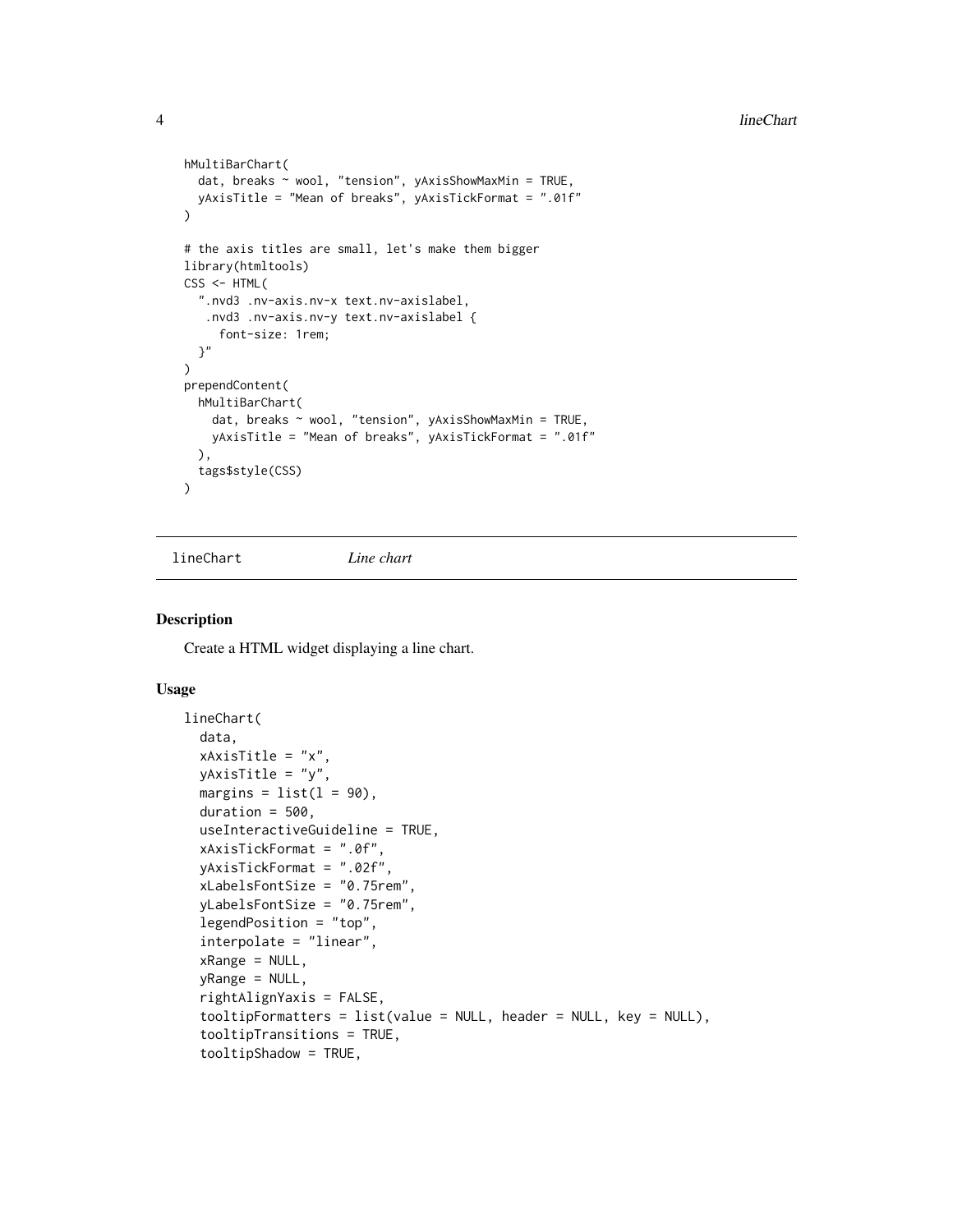#### <span id="page-4-0"></span>lineChart 5

```
width = "100%",
  height = NULL,
  elementId = NULL\lambda
```

| data                                | data used for the chart; it must be a list created with lineChartData, or a list of<br>such lists (for multiple lines)                                                                                       |
|-------------------------------------|--------------------------------------------------------------------------------------------------------------------------------------------------------------------------------------------------------------|
| xAxisTitle                          | string, the title of the x-axis                                                                                                                                                                              |
| yAxisTitle                          | string, the title of the y-axis                                                                                                                                                                              |
| margins                             | a named list defining the margins, with names "t", "r", "b" and "l", for "top",<br>"right", "bottom" and "left" respectively; you can specify only certain margins<br>in the list to change just those parts |
| duration<br>useInteractiveGuideline | transition duration in milliseconds                                                                                                                                                                          |
|                                     | Boolean, a guideline and synchronized tooltips                                                                                                                                                               |
| xAxisTickFormat                     |                                                                                                                                                                                                              |
|                                     | a d3 formatting string for the ticks on the x-axis; a d3 time formatting string if<br>the x-values are dates, see d3.time.format                                                                             |
| yAxisTickFormat                     |                                                                                                                                                                                                              |
|                                     | a d3 formatting string for the ticks on the y-axis                                                                                                                                                           |
| xLabelsFontSize                     | a CSS measure, the font size of the labels on the x-axis                                                                                                                                                     |
| yLabelsFontSize                     |                                                                                                                                                                                                              |
|                                     | a CSS measure, the font size of the labels on the y-axis                                                                                                                                                     |
|                                     | legendPosition string, the legend position, "top" or "right"                                                                                                                                                 |
| interpolate                         | interpolation type, a string among "linear", "step-before", "step-after",<br>"basis", "basis-open", "basis-closed", "bundle", "cardinal", "cardinal-open",<br>"cardinal-closed", "monotone"                  |
| xRange                              | the x-axis range, a length two vector of the same type as the x-values, or NULL<br>to derive it from the data                                                                                                |
| yRange                              | the y-axis range, a numeric vector of length 2, or NULL to derive it from the data                                                                                                                           |
| rightAlignYaxis                     |                                                                                                                                                                                                              |
|                                     | Boolean, whether to put the y-axis on the right side instead of the left                                                                                                                                     |
| tooltipFormatters                   |                                                                                                                                                                                                              |
|                                     | formatters for the tooltip; each formatter must be NULL for the default format-<br>ting, otherwise a JavaScript function created with JS; there are three possible<br>formatters (see the example):          |
|                                     | value formatter for the y-value displayed in the tooltip                                                                                                                                                     |
|                                     | header formatter for the tooltip header (this is the x-value)                                                                                                                                                |
|                                     | key formatter for the value of the 'by' variable                                                                                                                                                             |
| tooltipTransitions                  | Boolean, whether to style the tooltip with a fade effect                                                                                                                                                     |
|                                     |                                                                                                                                                                                                              |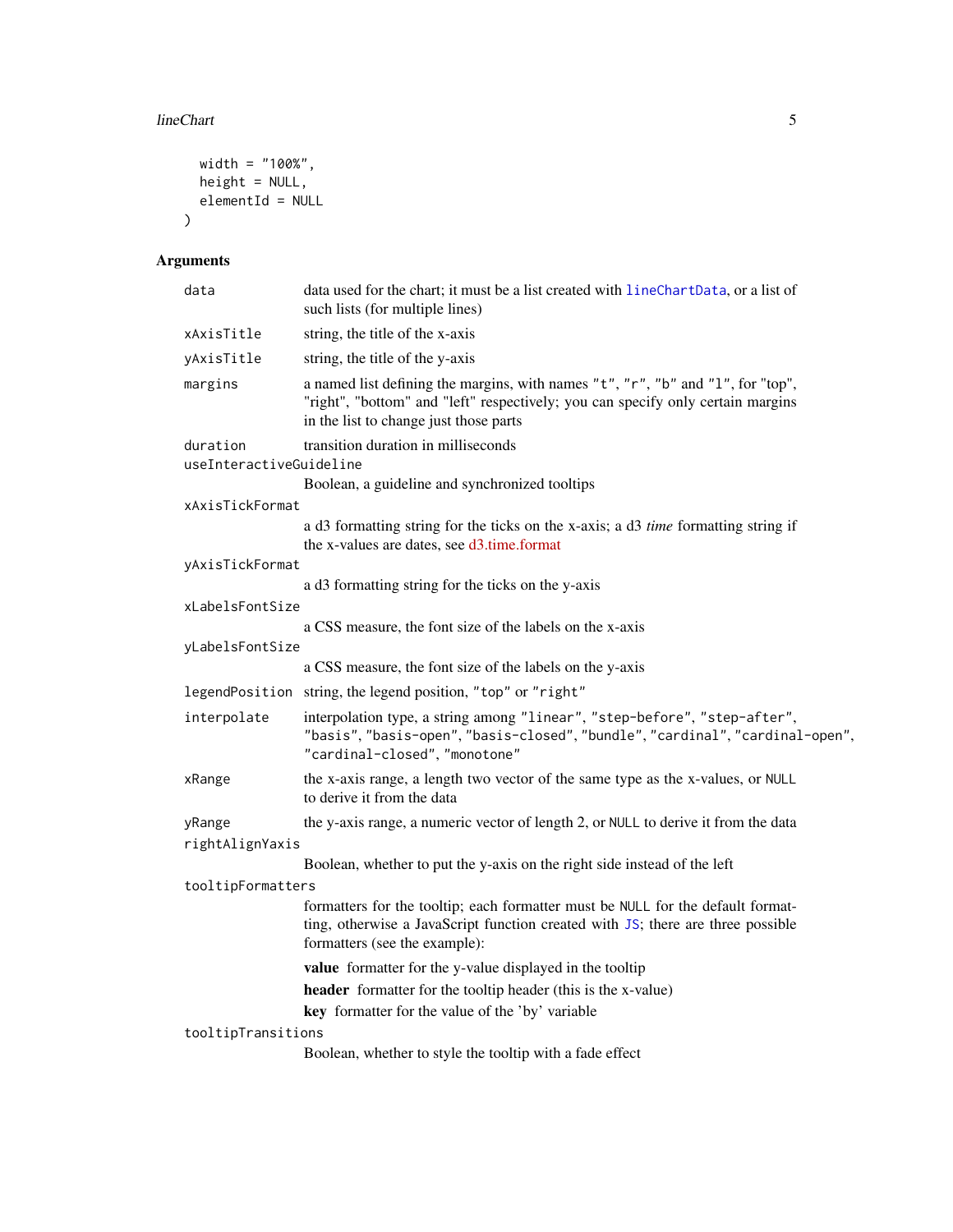| tooltipShadow | Boolean, whether to style the tooltip with a shadow        |
|---------------|------------------------------------------------------------|
| width         | width of the chart container, must be a valid CSS measure  |
| height        | height of the chart container, must be a valid CSS measure |
| elementId     | an id for the chart container, usually useless             |

#### Value

A HTML widget displaying a line chart.

```
library(Rnvd3)
dat1 < -lineChartData(x = \sim 1:100, y = \sim sin(1:100/10), key = "Sine wave", color = "lime")
dat2 < -lineChartData(x = \sim 1:100, y = \sim sin(1:100/10)*0.25 + 0.5,
                key = "Another sine wave", color = "red")
dat <- list(dat1, dat2)
lineChart(dat)
# with a date x-axis ####
dat1 < -lineChartData(
    x = - Sys.Date() + 1:100, y = - sin(1:100/10), key = "Sine wave", color = "lime"
  \lambdadat2 < -lineChartData(x = ~ Sys.Date() + 1:100, y = ~ sin(1:100/10)*0.25 + 0.5,
                 key = "Another sine wave", color = "darkred")
dat <- list(dat1, dat2)
lineChart(
  dat,
  margins = list(t = 100, r = 100, b = 100, l = 100),
  xAxisTickFormat = "%Y-%m-%d"
)
# with a datetime x-axis
dat <- data.frame(
 x = Sys.time() + (1:300),y1 = sin(1:300/10),
 y2 = sin(1:300/10)*0.25 + 0.5\overline{)}dat1 < -lineChartData(x = \gamma x, y = \gamma 1, data = dat, key = "Sine wave", color = "lime")
dat2 < -lineChartData(x = -x, y = -y2, data = dat,
                key = "Another sine wave", color = "darkred")
dat12 <- list(dat1, dat2)
```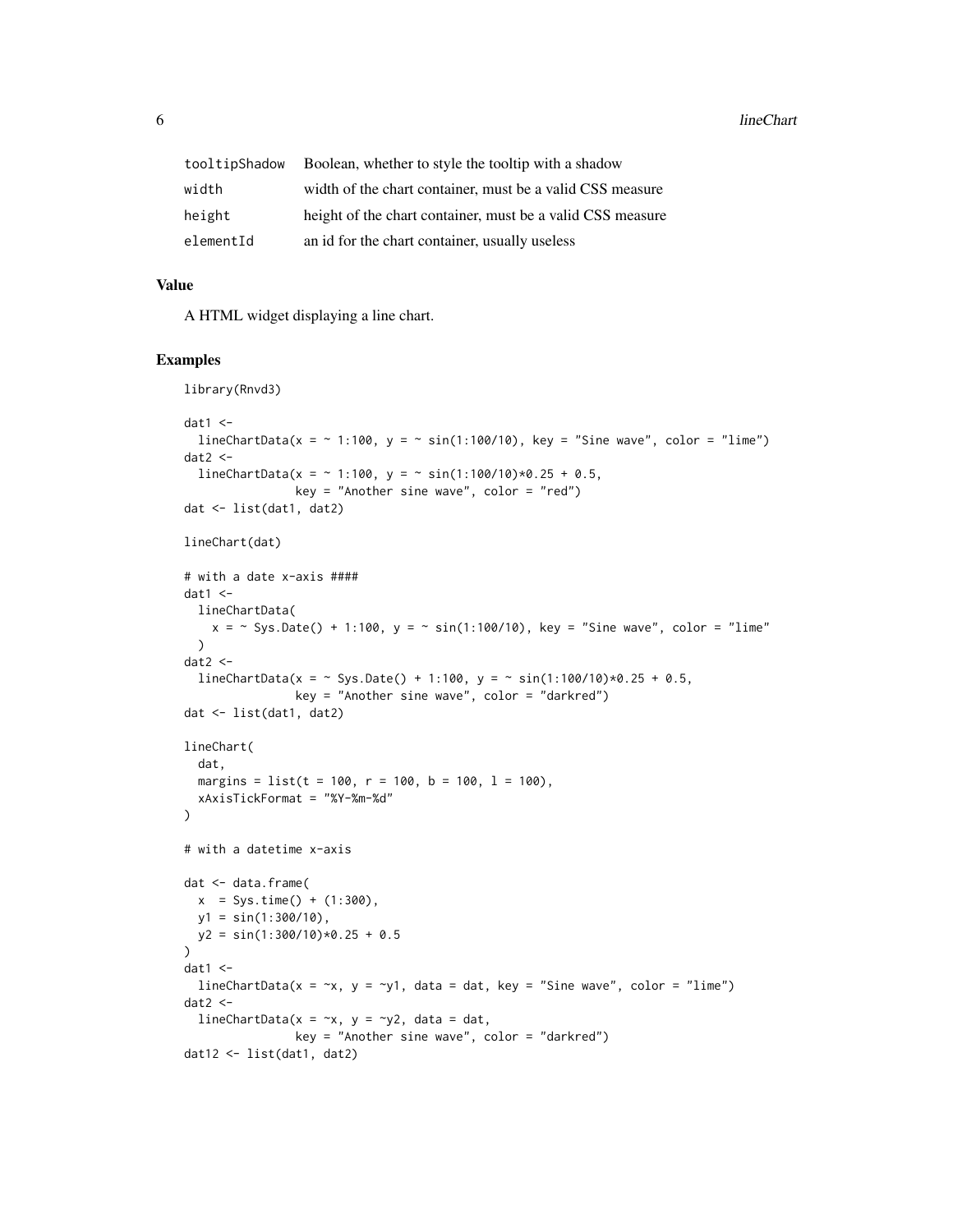#### <span id="page-6-0"></span>lineChartData 7

```
lineChart(
  dat12,
 margins = list(t = 100, r = 100, b = 100, l = 100),
 xAxisTickFormat = "%H:%M:%S",
  xAxisTitle = "Time", yAxisTitle = "Energy"
)
```
<span id="page-6-1"></span>lineChartData *Line chart data*

#### Description

Make line chart data.

#### Usage

lineChartData(x, y, data = NULL, key, color, area = FALSE)

#### Arguments

| $\mathsf{x}$ | a right-sided formula giving the variable on the x-axis, numeric or date type                                                        |
|--------------|--------------------------------------------------------------------------------------------------------------------------------------|
| y            | a right-sided formula giving the variable on the x-axis, numeric type                                                                |
| data         | data frame containing the data for the chart; if not NULL, the variables passed to<br>x and y are searched among the columns of data |
| key          | string, the title of the line chart                                                                                                  |
| color        | string, the color of the line chart                                                                                                  |
| area         | Boolean, whether to turn the line chart into a filled area chart                                                                     |

#### Value

A list, for usage in [lineChart](#page-3-1).

#### Note

The color can be given by the name of a R color, the name of a CSS color, e.g. "lime" or "fuchsia", an HEX code like "#ff009a", a RGB code like "rgb(255,100,39)", or a HSL code like "hsl(360,11,255)".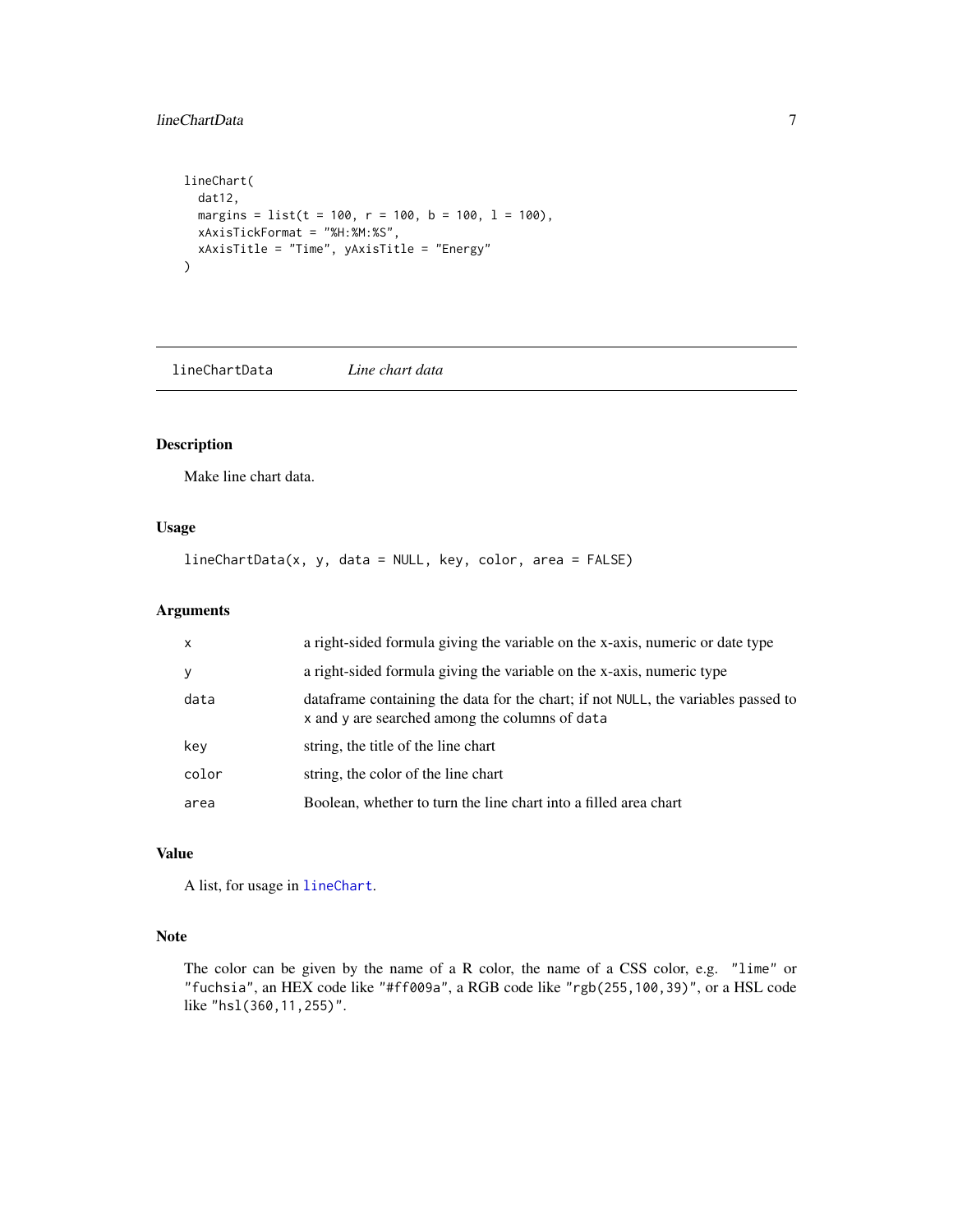#### <span id="page-7-0"></span>Description

Create a HTML widget displaying a line chart with a focus tool.

#### Usage

```
lineFocusChart(
  data,
  xAxisTitle = "x",
  yAxisTitle = "y",
 margins = list(1 = 90),
  duration = 500,
  useInteractiveGuideline = FALSE,
  xAxisTickFormat = ".0f",
  yAxisTickFormat = ".02f",
  xLabelsFontSize = "0.75rem",
  yLabelsFontSize = "0.75rem",
  legendPosition = "top",
  interpolate = "linear",
  xRange = NULL,
  yRange = NULL,
  rightAlignYaxis = FALSE,
  tooltipFormatters = list(value = NULL, header = NULL, key = NULL),
  tooltipTransitions = TRUE,
  tooltipShadow = TRUE,
  width = "100%",
  height = NULL,elementId = NULL)
```

| data                    | data used for the chart; it must be a list created with lineChartData, or a list of<br>such lists (for multiple lines)                                                                                       |  |
|-------------------------|--------------------------------------------------------------------------------------------------------------------------------------------------------------------------------------------------------------|--|
| xAxisTitle              | string, the title of the x-axis                                                                                                                                                                              |  |
| vAxisTitle              | string, the title of the y-axis                                                                                                                                                                              |  |
| margins                 | a named list defining the margins, with names "t", "r", "b" and "l", for "top",<br>"right", "bottom" and "left" respectively; you can specify only certain margins<br>in the list to change just those parts |  |
| duration                | transition duration in milliseconds                                                                                                                                                                          |  |
| useInteractiveGuideline |                                                                                                                                                                                                              |  |
|                         | Boolean, a guideline and synchronized tooltips                                                                                                                                                               |  |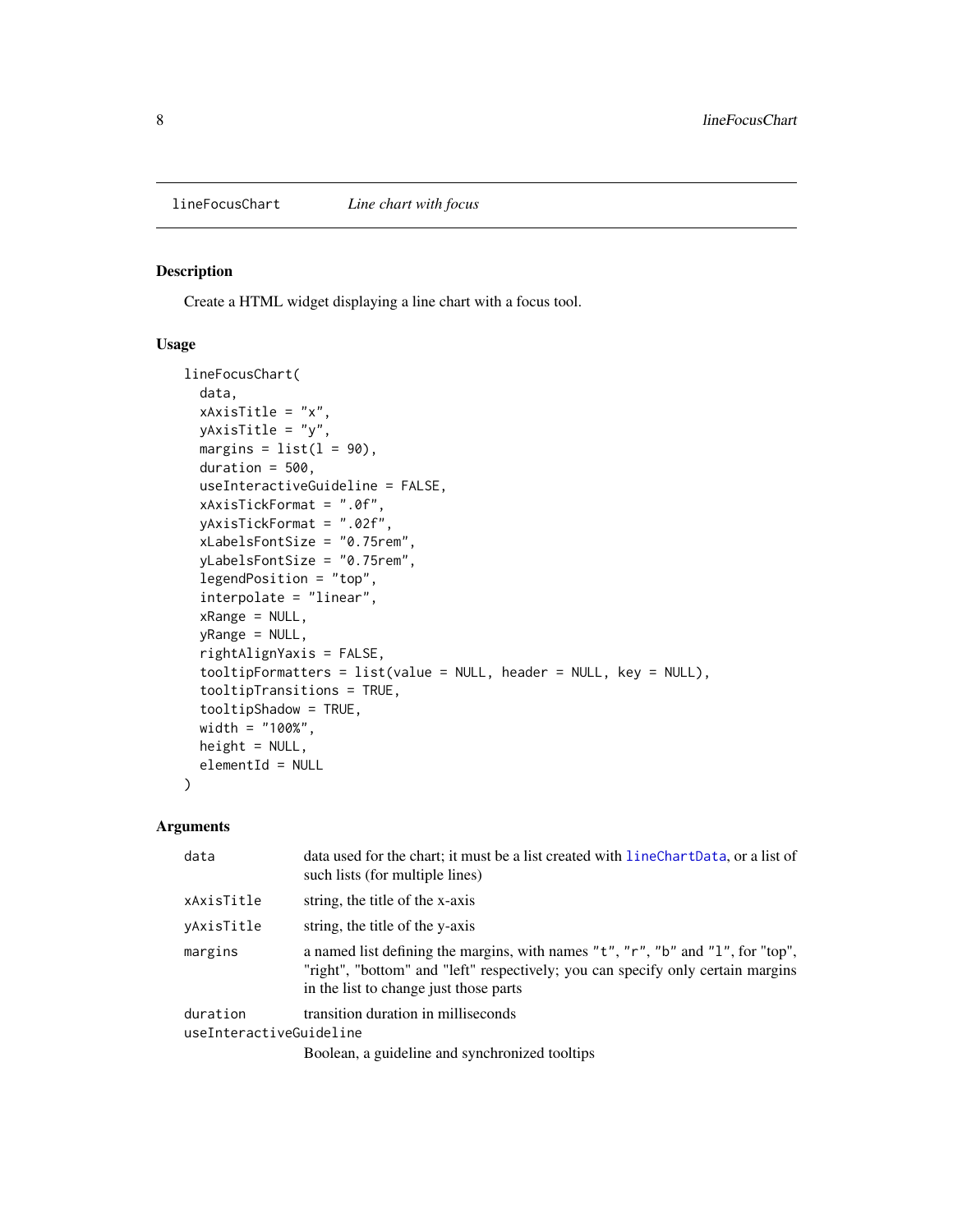#### <span id="page-8-0"></span>lineFocusChart 9

| xAxisTickFormat           |                                                                                                                                                                                                     |  |
|---------------------------|-----------------------------------------------------------------------------------------------------------------------------------------------------------------------------------------------------|--|
|                           | a d3 formatting string for the ticks on the x-axis; a d3 time formatting string if<br>the x-values are dates, see d3.time.format                                                                    |  |
| yAxisTickFormat           |                                                                                                                                                                                                     |  |
|                           | a d3 formatting string for the ticks on the y-axis                                                                                                                                                  |  |
| xLabelsFontSize           |                                                                                                                                                                                                     |  |
|                           | a CSS measure, the font size of the labels on the x-axis                                                                                                                                            |  |
| yLabelsFontSize           |                                                                                                                                                                                                     |  |
|                           | a CSS measure, the font size of the labels on the y-axis                                                                                                                                            |  |
| legendPosition            | string, the legend position, "top" or "right"                                                                                                                                                       |  |
| interpolate               | interpolation type, a string among "linear", "step-before", "step-after",<br>"basis", "basis-open", "basis-closed", "bundle", "cardinal", "cardinal-open",<br>"cardinal-closed", "monotone"         |  |
| xRange                    | the x-axis range, a length two vector of the same type as the x-values, or NULL<br>to derive it from the data                                                                                       |  |
| yRange<br>rightAlignYaxis | the y-axis range, a numeric vector of length 2, or NULL to derive it from the data                                                                                                                  |  |
|                           | Boolean, whether to put the y-axis on the right side instead of the left                                                                                                                            |  |
| tooltipFormatters         |                                                                                                                                                                                                     |  |
|                           | formatters for the tooltip; each formatter must be NULL for the default format-<br>ting, otherwise a JavaScript function created with JS; there are three possible<br>formatters (see the example): |  |
|                           | value formatter for the y-value displayed in the tooltip                                                                                                                                            |  |
|                           | <b>header</b> formatter for the tooltip header (this is the x-value)                                                                                                                                |  |
|                           | key formatter for the value of the 'by' variable                                                                                                                                                    |  |
| tooltipTransitions        |                                                                                                                                                                                                     |  |
|                           | Boolean, whether to style the tooltip with a fade effect                                                                                                                                            |  |
| tooltipShadow             | Boolean, whether to style the tooltip with a shadow                                                                                                                                                 |  |
| width                     | width of the chart container, must be a valid CSS measure                                                                                                                                           |  |
| height                    | height of the chart container, must be a valid CSS measure                                                                                                                                          |  |
| elementId                 | an id for the chart container, usually useless                                                                                                                                                      |  |

#### Value

A HTML widget displaying a line chart with a focus tool.

```
library(Rnvd3)
dat1 < -lineChartData(x = \sim 1:100, y = \sim sin(1:100/10), key = "Sine wave", color = "lime")
dat2 < -lineCharData(x = ~ 1:100, y = ~ sin(1:100/10)*0.25 + 0.5,key = "Another sine wave", color = "red")
dat <- list(dat1, dat2)
```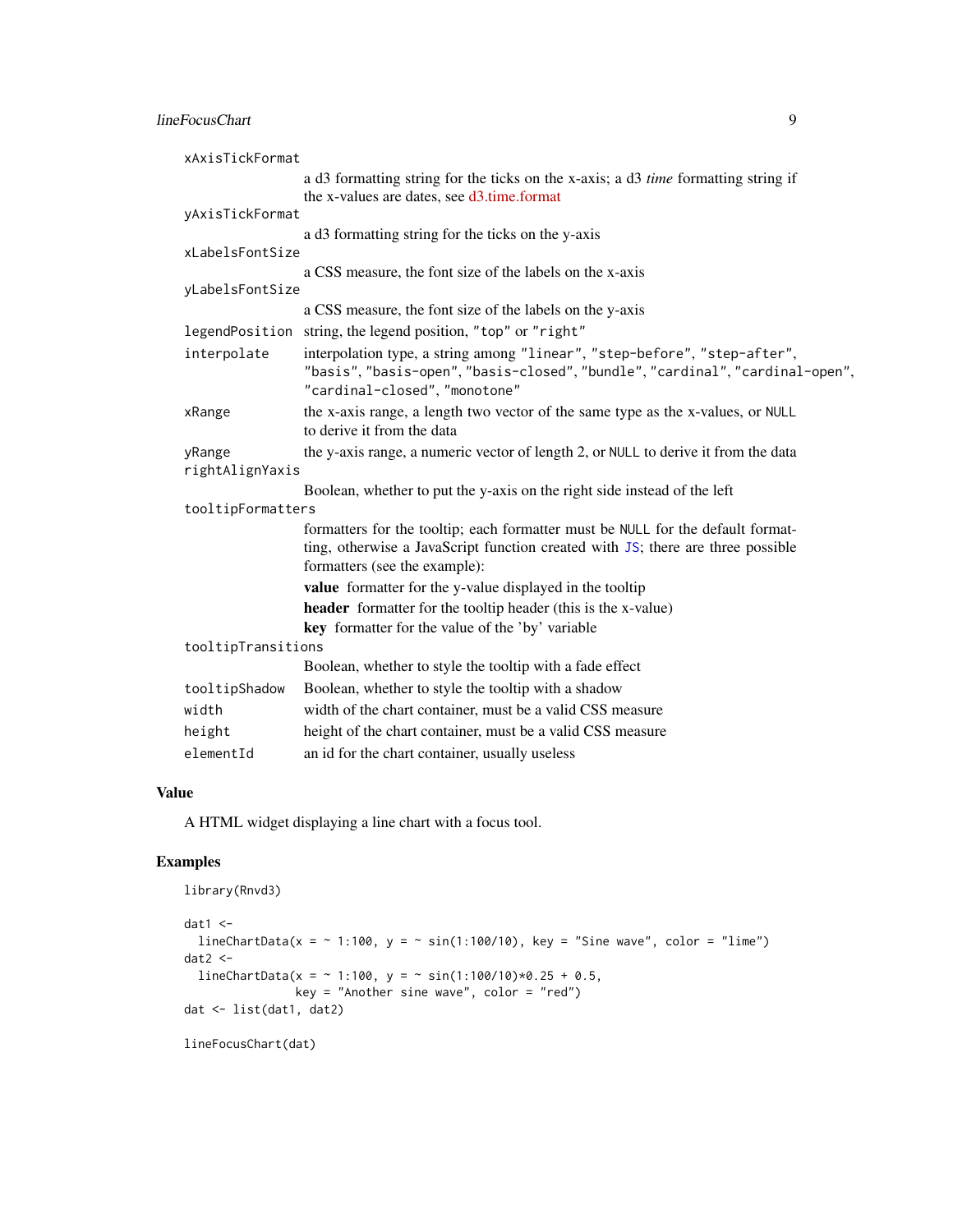<span id="page-9-0"></span>multiBarChart *Multibar chart*

#### Description

HTMLwidget displaying a multibar chart.

#### Usage

```
multiBarChart(
  data,
  formula,
  by,
  palette = "viridis",
  xAxisTitle = NULL,
  yAxisTitle = NULL,
  margins = list(b = 100, l = 70),
  duration = 1300,
  rotateLabels = 0,groupSpacing = 0.1,
  xAxisTitleDistance = 35,
  yAxisTitleDistance = -5,
  yAxisShowMaxMin = FALSE,
  yAxisTickFormat = ".0f",
  xLabelsFontSize = "1rem",
  yLabelsFontSize = "1rem",
  rightAlignYaxis = FALSE,
  reduceXticks = FALSE,
  staggerLabels = FALSE,
  wrapLabels = FALSE,
  useInteractiveGuideline = FALSE,
  tooltipFormatters = list(value = NULL, header = NULL, key = NULL),
  tooltipTransitions = TRUE,
  tooltipShadow = TRUE,
  radioButtonMode = FALSE,
  legendTitle = NULL,
  legendHjust = -20,
  width = "100%",
  height = NULL,elementId = NULL
)
```

| data    | dataframe used for the chart                                                            |
|---------|-----------------------------------------------------------------------------------------|
| formula | a two-sided formula like $y \sim x$ , where "x" and "y" are two column names of<br>data |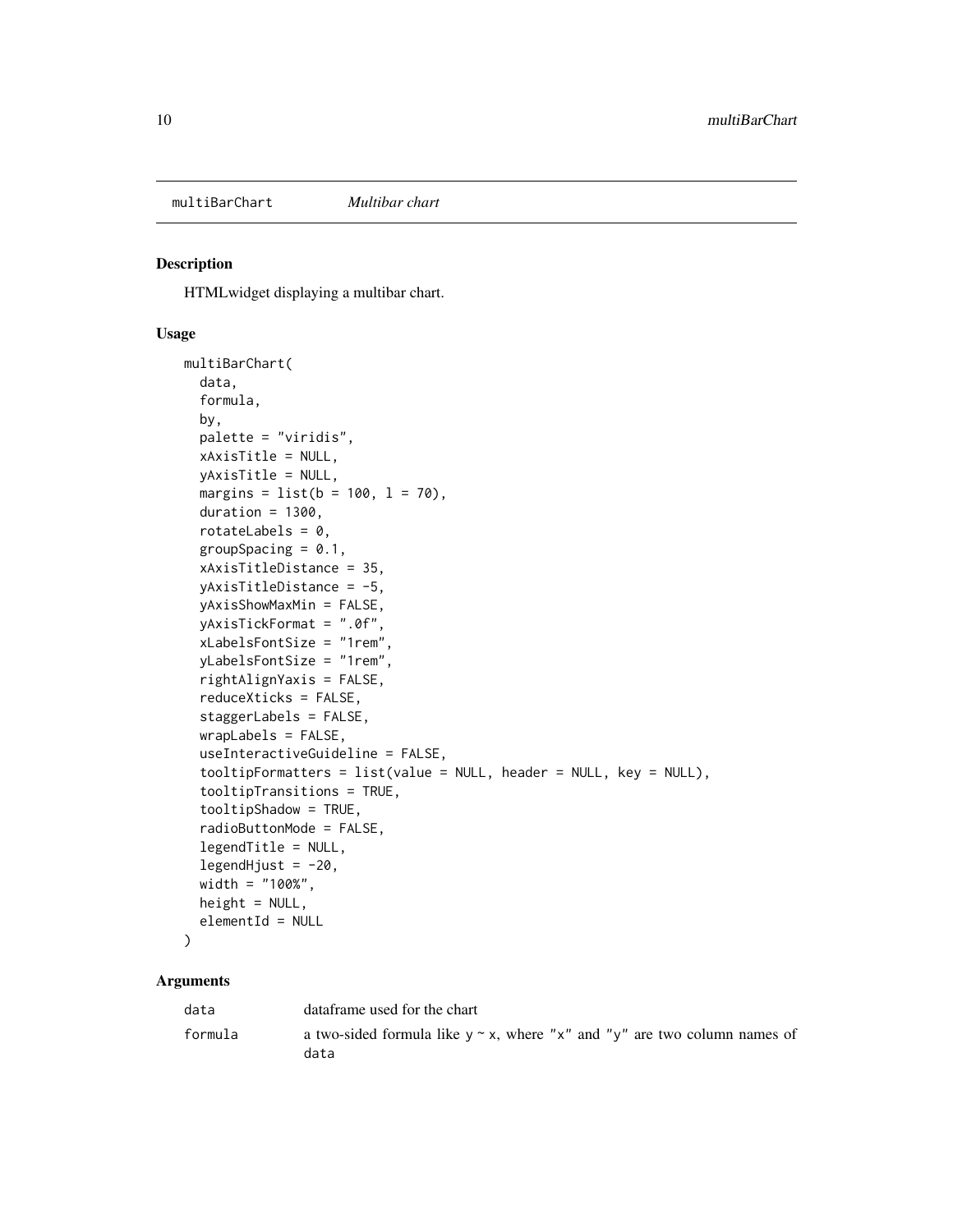<span id="page-10-0"></span>

| by                                 | string, the "by" variable; must be a column name of data                                                                                                                                                                                                                                              |
|------------------------------------|-------------------------------------------------------------------------------------------------------------------------------------------------------------------------------------------------------------------------------------------------------------------------------------------------------|
| palette                            | this can be either the name of a viridis color palette, e.g. "viridis", "cividis"<br>or "turbo" (see viridis), or a vector of colors, or a function that takes an<br>integer argument (the required number of colors) and returns a character vector<br>of colors (e.g. you can use colorRampPalette) |
| xAxisTitle                         | a title for the x-axis; if NULL, the title is taken from the formula argument                                                                                                                                                                                                                         |
| yAxisTitle                         | a title for the y-axis; if NULL, the title is taken from the formula argument                                                                                                                                                                                                                         |
| margins                            | a named list defining the margins, with names "t", "r", "b" and "l", for "top",<br>"right", "bottom" and "left" respectively; you can specify only certain margins<br>in the list to change just those parts                                                                                          |
| duration                           | duration of the transition, a number of milliseconds                                                                                                                                                                                                                                                  |
| rotateLabels                       | a number, the angle of rotation of the labels of the x-axis (in degrees)                                                                                                                                                                                                                              |
| groupSpacing<br>xAxisTitleDistance | a number, controls the distance between groups of bars                                                                                                                                                                                                                                                |
|                                    | a number, controls the distance between the x-axis and its title                                                                                                                                                                                                                                      |
| yAxisTitleDistance                 |                                                                                                                                                                                                                                                                                                       |
|                                    | a number, controls the distance between the y-axis and its title                                                                                                                                                                                                                                      |
| yAxisShowMaxMin                    |                                                                                                                                                                                                                                                                                                       |
| yAxisTickFormat                    | Boolean, whether to show the min and the max on the y-axis                                                                                                                                                                                                                                            |
|                                    | a d3 formatting string for the y-axis; see d3.format                                                                                                                                                                                                                                                  |
| xLabelsFontSize                    |                                                                                                                                                                                                                                                                                                       |
|                                    | a CSS measure, the font size of the labels on the x-axis                                                                                                                                                                                                                                              |
| yLabelsFontSize                    |                                                                                                                                                                                                                                                                                                       |
|                                    | a CSS measure, the font size of the labels on the y-axis                                                                                                                                                                                                                                              |
| rightAlignYaxis                    | Boolean, whether to put the y-axis on the right side instead of the left                                                                                                                                                                                                                              |
| reduceXticks                       | Boolean, whether to reduce the ticks on the x-axis so that the x-labels are less<br>likely to overlap                                                                                                                                                                                                 |
| staggerLabels                      | Boolean, whether to make the x-labels stagger at different distances from the<br>axis so they're less likely to overlap                                                                                                                                                                               |
| wrapLabels                         | Boolean, whether to split long x-labels by new lines in order to prevent overlap-<br>ping                                                                                                                                                                                                             |
| useInteractiveGuideline            |                                                                                                                                                                                                                                                                                                       |
|                                    | Boolean, other kind of tooltips: sets the chart to use a guideline and floating<br>tooltip instead of requiring the user to hover over specific hotspots                                                                                                                                              |
| tooltipFormatters                  |                                                                                                                                                                                                                                                                                                       |
|                                    | formatters for the tooltip; each formatter must be NULL for the default format-<br>ting, otherwise a JavaScript function created with JS; there are three possible<br>formatters (see the example):                                                                                                   |
|                                    | value formatter for the y-value displayed in the tooltip                                                                                                                                                                                                                                              |
|                                    | header formatter for the tooltip header (this is the x-value)                                                                                                                                                                                                                                         |
|                                    | key formatter for the value of the 'by' variable                                                                                                                                                                                                                                                      |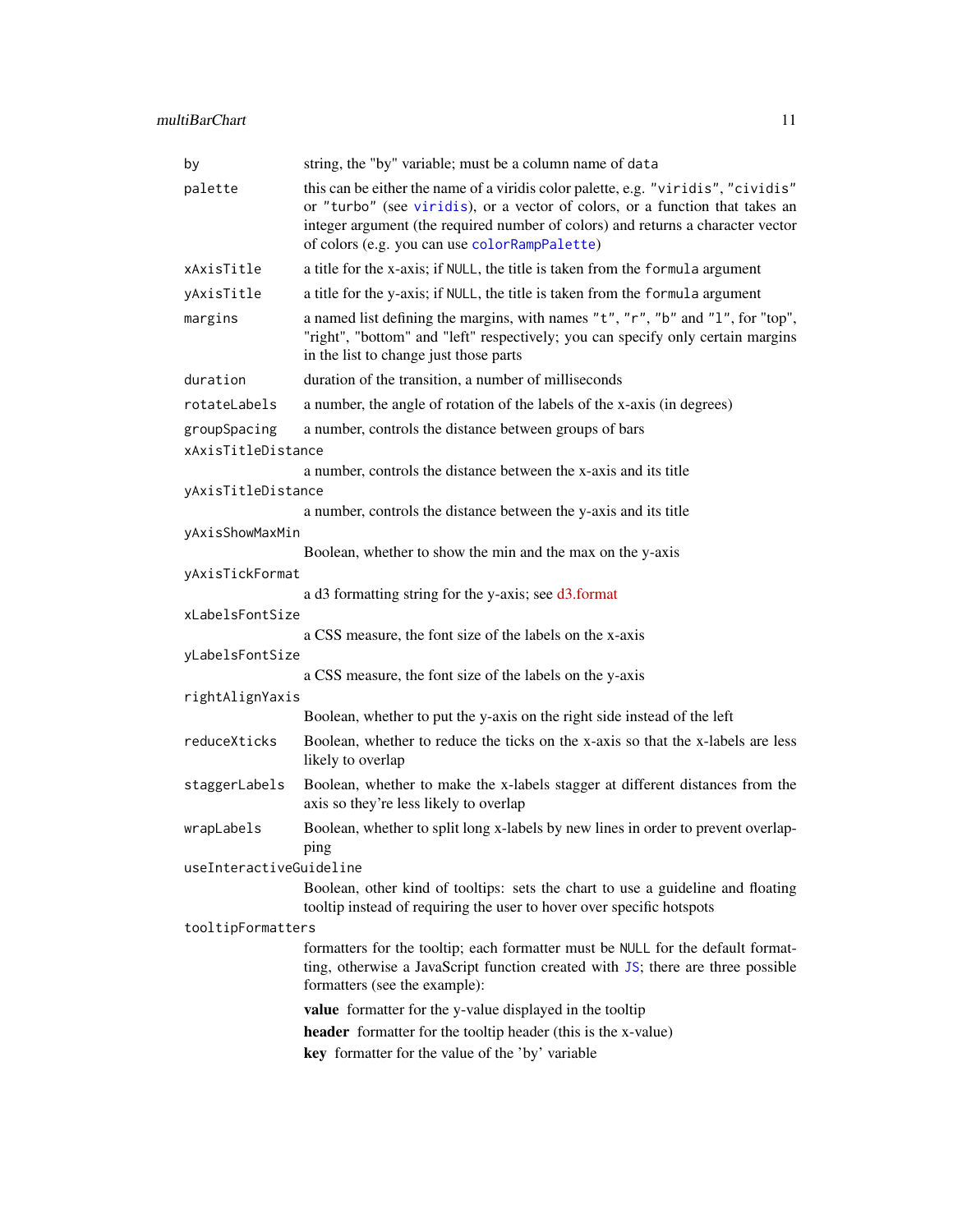<span id="page-11-0"></span>

| tooltipTransitions |                                                                                                              |
|--------------------|--------------------------------------------------------------------------------------------------------------|
|                    | Boolean, whether to style the tooltip with a fade effect                                                     |
| tooltipShadow      | Boolean, whether to style the tooltip with a shadow                                                          |
| radioButtonMode    |                                                                                                              |
|                    | Boolean, whether to authorize only one selection in the legend (i.e. only one<br>level of the 'by' variable) |
| legendTitle        | a title for the legend, or NULL for no title                                                                 |
| legendHjust        | horizontal adjustment of the legend title                                                                    |
| width              | width of the chart container, must be a valid CSS measure                                                    |
| height             | height of the chart container, must be a valid CSS measure                                                   |
| elementId          | an id for the chart container; commonly useless                                                              |

#### Value

A htmlwidget displaying a grouped/stacked bar chart.

#### Note

In Shiny, you can style the axis titles with the help of CSS; see the [shiny example.](#page-12-2) It is also possible outside of Shiny; see the second example below, where we set the CSS with the help of [prependContent](#page-12-1).

```
library(Rnvd3)
# in this example we use the tooltip formatters for styling only; we could
# achieve the same result with the help of CSS
dat <- reshape2::melt(
  apply(HairEyeColor, c(1, 2), sum), value.name = "Count"
\lambdamultiBarChart(
  dat, Count ~ Eye, "Hair",
  tooltipFormatters = list(
   value = JS(
      "function(x){",
      " return '<span style=\"color:red;\">' + x + '</span>';",
      "}"
   ),
   header = JS("function(x){",
      " return '<span style=\"color:green;\">' + x + '</span>';",
      "}"
   ),
   key = JS("function(x){",
      " return '<i style=\"color:blue;\">' + x + '</i>';",
      "}"
   )
  \mathcal{L}
```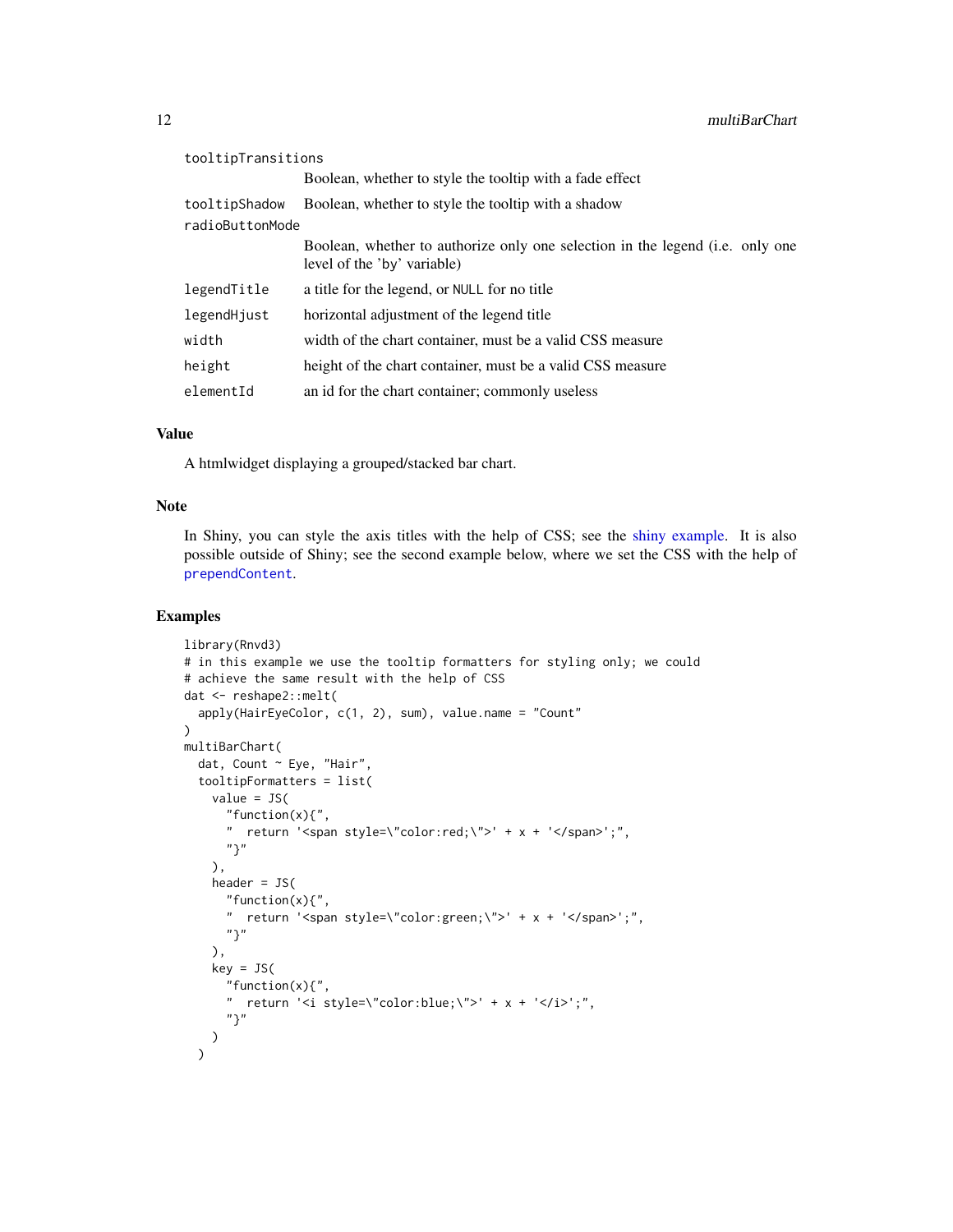#### <span id="page-12-0"></span>Rnvd3-imports 13

```
\mathcal{L}# style axis titles with CSS ####
library(htmltools)
CSS \leftarrow \text{HTML}".nvd3 .nv-axis.nv-x text.nv-axislabel,
   .nvd3 .nv-axis.nv-y text.nv-axislabel {
     font-size: 2rem;
     fill: red;
  }"
)
widget <- multiBarChart(
  dat, Count ~ Eye, "Hair", palette = "turbo"
)
prependContent(
  widget,
  tags$style(CSS)
\mathcal{L}
```
Rnvd3-imports *Objects imported from other packages*

#### <span id="page-12-1"></span>Description

These objects are imported from other packages. Follow the links to their documentation: [JS](#page-12-1), [saveWidget](#page-12-1), [prependContent](#page-12-1).

rnvd3-shiny *Shiny bindings for rnvd3*

#### <span id="page-12-2"></span>Description

Output and render functions for using rnvd3 widgets within Shiny applications and interactive Rmd documents.

#### Usage

rnvd3Output(outputId, width = "100%", height = "400px") renderRnvd3(expr, env = parent.frame(), quoted = FALSE)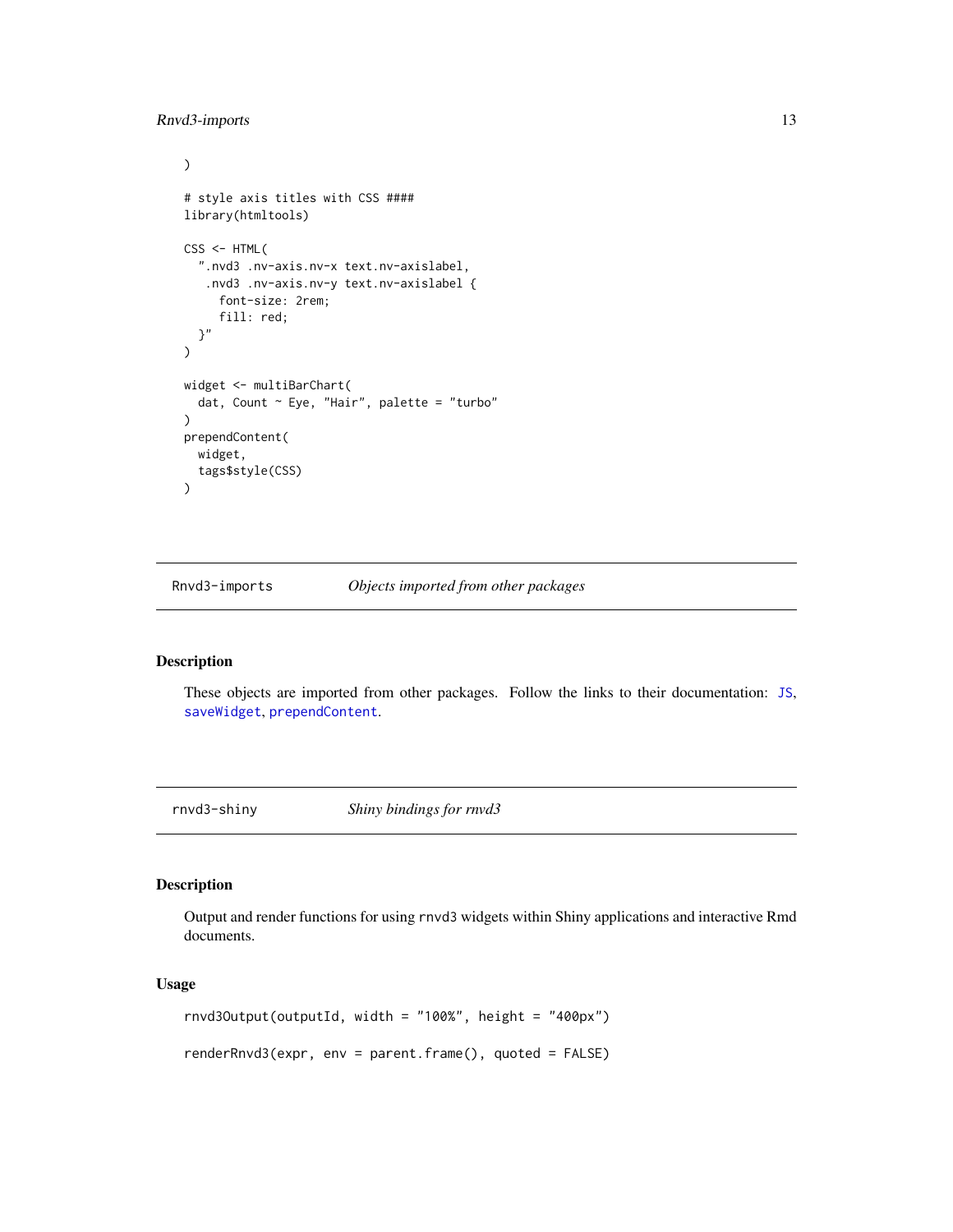#### Arguments

| outputId      | output variable to read from                                                                                                     |
|---------------|----------------------------------------------------------------------------------------------------------------------------------|
| width, height | must be a valid CSS unit (like '100%', '400px', 'auto') or a number, which<br>will be coerced to a string and have 'px' appended |
| expr          | an expression that generates a rnyd3 widget                                                                                      |
| env           | the environment in which to evaluate expr                                                                                        |
| quoted        | is expr a quoted expression (with quote())                                                                                       |

#### Value

rnvd3Output returns an output element that can be included in a Shiny UI definition, and renderRnvd3 returns a shiny.render.function object that can be included in a Shiny server definition.

```
library(Rnvd3)
library(shiny)
dat <- reshape2::melt(
  apply(HairEyeColor, c(1, 2), sum), value.name = "Count"
\lambdaCSS <- HTML(
  "body {
   overflow: overlay;
  }
  /* style axis titles */
  .nvd3 .nv-axis.nv-x text.nv-axislabel,
   .nvd3 .nv-axis.nv-y text.nv-axislabel {
     font-size: 3rem;
     fill: red;
  }
  /* style the tooltip */
  .nvtooltip .value {
   color: red;
  }
  .nvtooltip .x-value {
   color: green;
  }
  .nvtooltip .key {
   color: blue;
   font-style: italic;
  }
  Б,
)
ui <- fluidPage(
  tags$head(tags$style(CSS)),
  br(),
  fluidRow(
```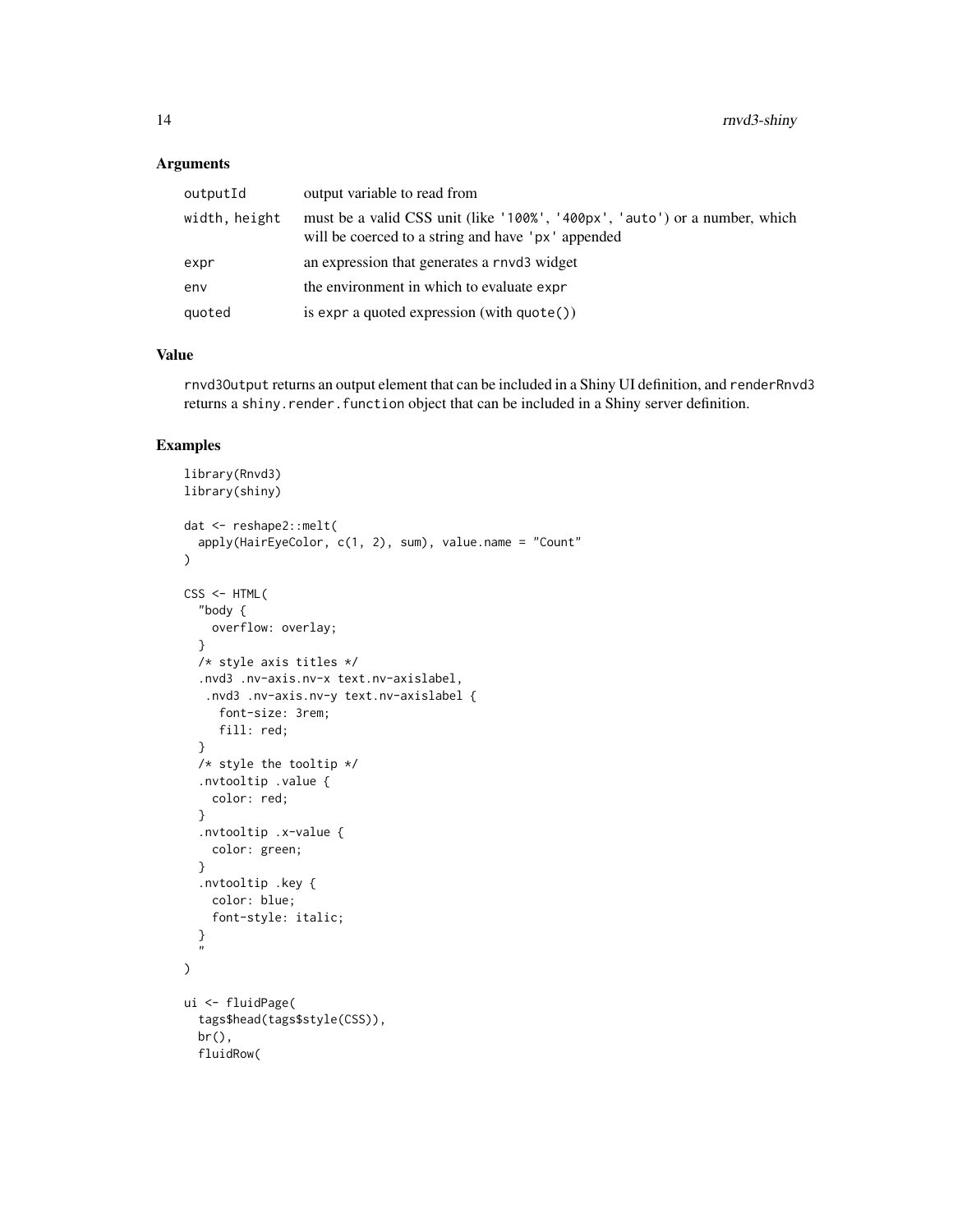```
column(
      9,
     rnvd3Output("mychart", width = "100%", height = "500px")
   ),
   column(
     3,
      tags$h3("Chart state:"),
      verbatimTextOutput("state")
   )
 )
\mathcal{L}server <- function(input, output, session){
 output[["mychart"]] <- renderRnvd3({
   multiBarChart(
      dat, Count \sim Eye, "Hair", palette = "viridis",
      xLabelsFontSize = "2rem", yLabelsFontSize = "2rem"
   )
  })
  output[["state"]] <- renderPrint({
   input[["mychart_state"]]
  })
}
if(interactive()){
 shinyApp(ui, server)
}
```